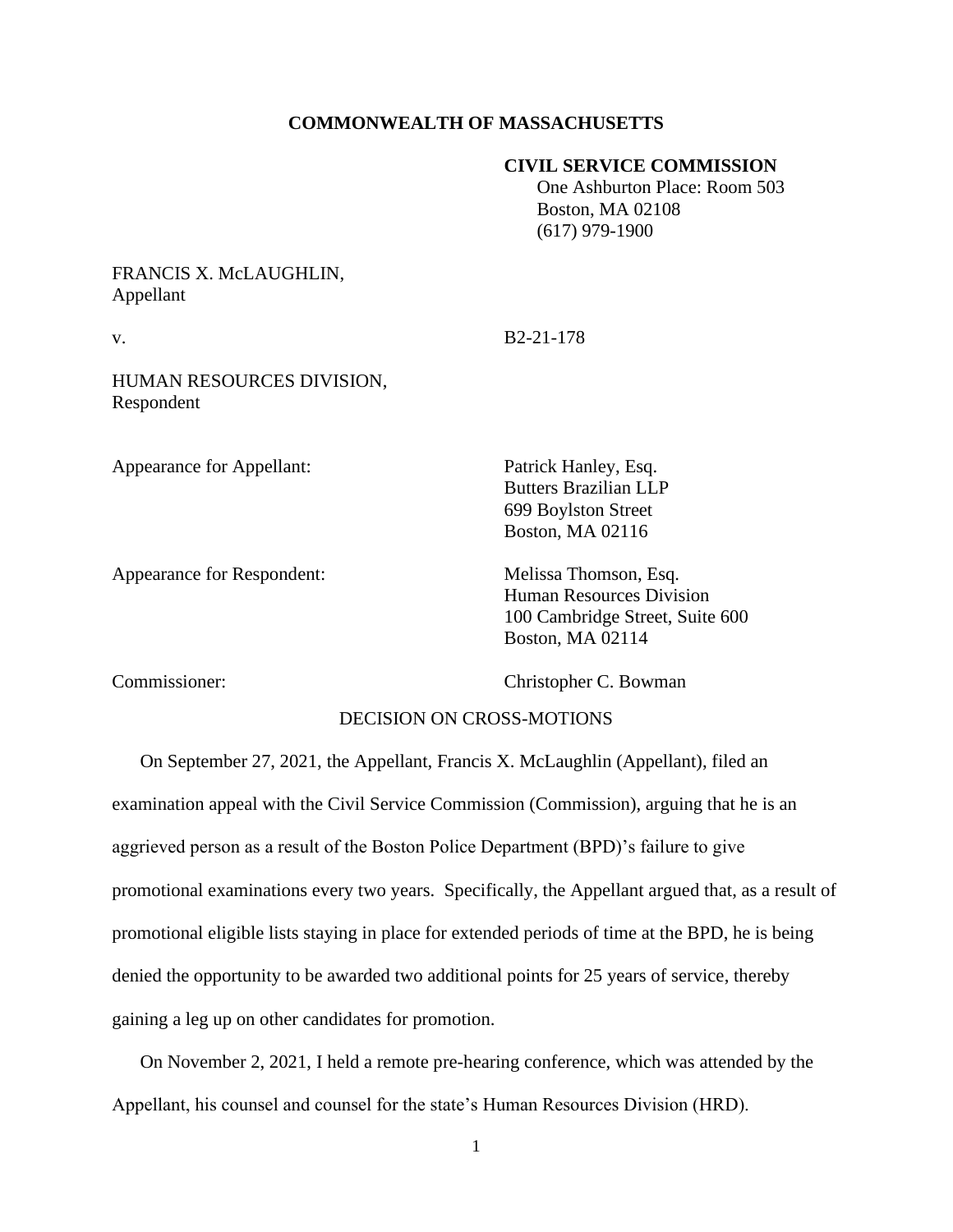The parties stipulated to the following:

- A. The Appellant is a police officer employed by the BPD.
- B. The Appellant's civil service seniority date is listed by the BPD as 3/20/96.
- C. The Appellant entered the Police Academy on June 26, 1996.
- D. According to the Appellant, he was sworn in as a police officer in "November 1996", prior to graduating from the Police Academy on January 3, 1997.
- E. BPD administered a weighted, graded examination for Police Sergeant; the written portion was scheduled to be administered on June 27, 2020.
- F. The written portion of the examination was postponed to August 29, 2020, which the Appellant sat for.
- G. The Appellant received his final score on August 13, 2021 and filed a timely appeal seeking two additional points for the 25-year preference.
- H. HRD denied the appeal and the Appellant filed a timely appeal with the Commission.
- I. On September 15, 2021, the eligible list for Boston Police Sergeant was established.

Subsequent to the pre-hearing conference, both parties filed motions for summary decision.

## *Motion for Summary Decision Standard*

When a party is of the opinion there is no genuine issue of fact relating to all or part of a claim or defense and he or she is entitled to prevail as a matter of law, the Party may move, with or without supporting affidavits, for summary decision on the claim or defense. 801 CMR 1.01(7)(h). These motions are decided under the well-recognized standards for summary disposition as a matter of law - i.e., "viewing the evidence in the light most favorable to the nonmoving party", the substantial and credible evidence established that the non-moving party has "no reasonable expectation" of prevailing on at least one "essential element of the case", and has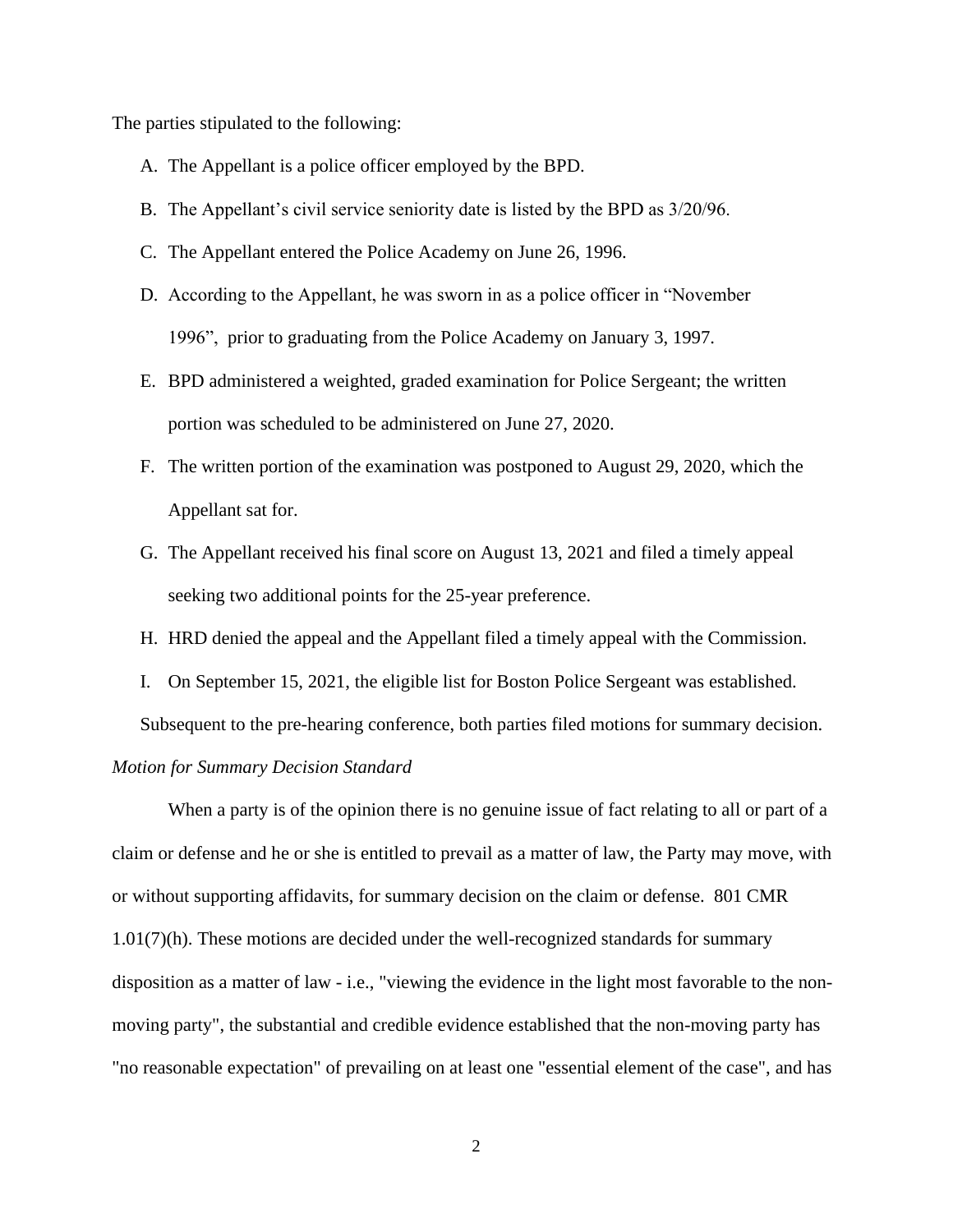not rebutted this evidence by "plausibly suggesting" the existence of "specific facts" to raise "above the speculative level" the existence of a material factual dispute requiring evidentiary hearing. See e.g., Lydon v. Massachusetts Parole Board, 18 MCSR 216 (2005). Accord Milliken & Co., v. Duro Textiles LLC, [451 Mass. 547,](http://sll.gvpi.net/document.php?field=jd&value=sjcapp:451_mass._547) 550n.6, (2008); Maimonides School v. Coles, 71 Mass.App.Ct. 240, 249, (2008). See also Iannacchino v. Ford Motor Company, [451 Mass. 623,](http://sll.gvpi.net/document.php?field=jd&value=sjcapp:451_mass._623) 635 36, (2008) (discussing standard for deciding motions to dismiss); cf. R.J.A. v. K.A.V., [406](http://sll.gvpi.net/document.php?field=jd&value=sjcapp:406_mass._698)  [Mass. 698](http://sll.gvpi.net/document.php?field=jd&value=sjcapp:406_mass._698) (1990) (factual issues bearing on plaintiff's standing required denial of motion to dismiss).

## *Applicable Civil Service Law and Rules*

The two-point preference for veterans was established by HRD through the Personnel Administration Rules (PARs). Specifically, PAR.14(2) states:

"In competitive examinations for promotion to any position in the classified official service, the administrator [HRD] shall add two points to the general average mark obtained by any veteran, as defined in M.G.L. c. 31, § 1, providing such veteran has first obtained a passing mark in said examination. A veteran who has obtained twenty-five years of service shall not receive an additional two points to the general average mark."

The last sentence of this section was not initially included in the PARs, but, rather, was added by HRD as a result of a dispute regarding whether a veteran with 25 years of service as an official service civil service employee should receive 2 or 4 points. In short, PAR.14(2) did not envision there being a requirement to do a calculation with a start and end date, so I do not read anything into the PARs in regard to the instant dispute related to the appropriate start and end date regarding the 25-year preference.

Section 59 of G.L. c. 31 states in relevant part:

"Notwithstanding the provisions of any law or rule to the contrary, a member of a regular police force or fire force who has served as such for twenty-five years and who passes an examination for promotional appointment in such force shall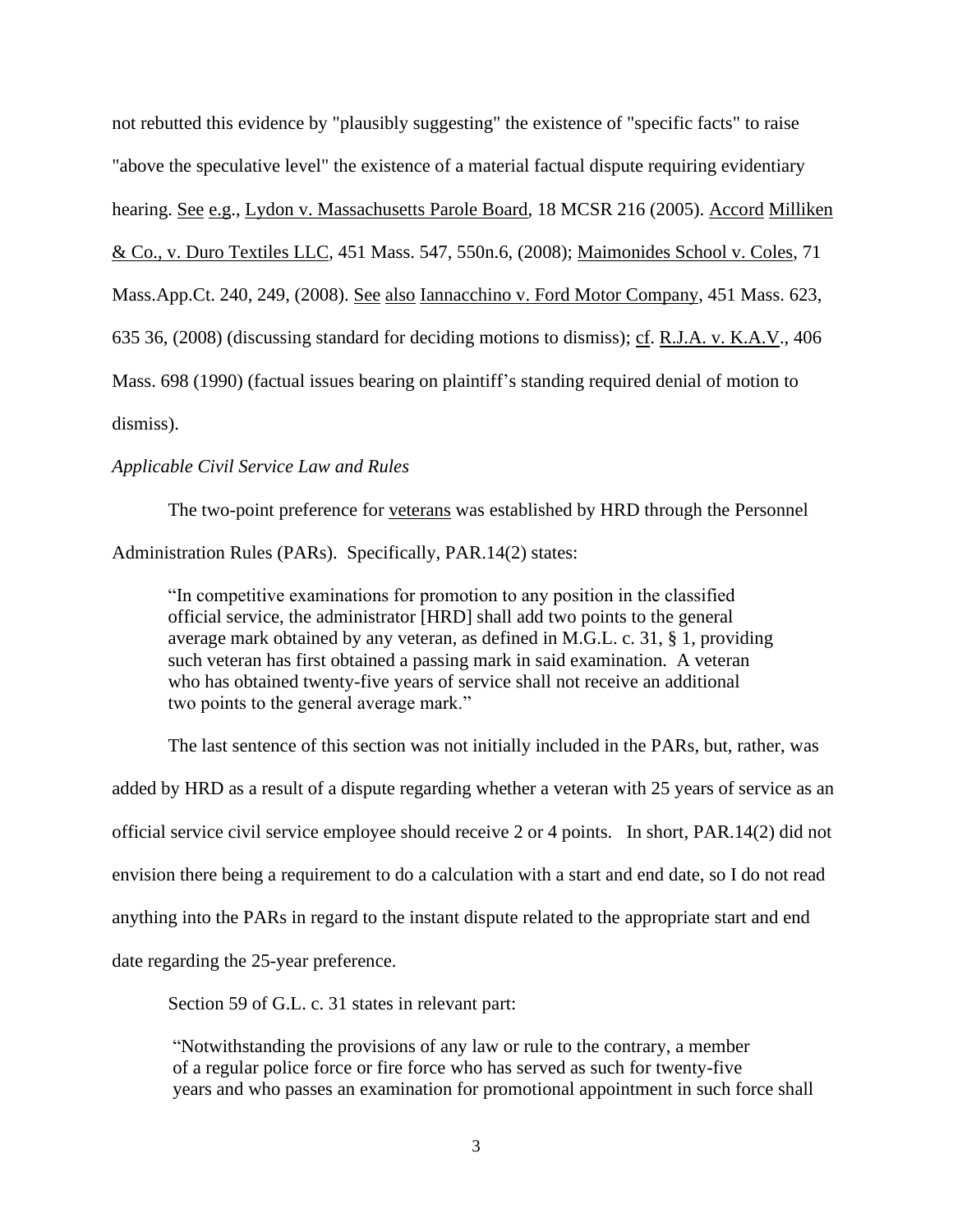have preference in promotion equal to that provided to veterans under the civil service rules."

#### *Parties' Arguments*

At the pre-hearing conference, based on the presentations of the parties, I initially concluded that this appeal was distinguishable from several other appeals pending before the Commission for which decisions are being issued the same day as this decision.<sup>1</sup> The "Other Appellants" argue that, for purposes of the two-point preference under Section 59, their appointment date is June 28, 1995, the date they entered the Police Academy, arguing that since they were "employed" with the BPD as of that date, they were "member[s] of a regular police force" as required by Section 59. The Other Appellants contend that their June 28, 1995 civil service seniority dates further demonstrate that this is the correct "begin" date to use to calculate the 25-year preference. They also cite various Commission and judicial decisions which they argue support their argument.

With respect to the proper calculation of the "end" date, the Other Appellants argue that the date cannot be any sooner than when the examination was *actually* administered or graded, making the earliest possible "end" date August 29, 2020, the date that the examination was actually administered.

After reviewing Appellant McLaughlin's brief, however, it is clear that the Appellant is asking the Commission to adopt only a slightly modified version of the same arguments of the Appellants in the other above-referenced appeals in addition to adopting other arguments in the Appellant's favor in order for him to receive the two-point preference he is requesting. For this

<sup>1</sup> Young and Six Others v. HRD, CSC Case Nos. B2-21-17 through 185; Conroy v. HRD, CSC Case No. B2-21-094, MacKinnon v. HRD, CSC Case No. B2-21-123; Silta v. HRD, CSC Case No. B2-21-117. Collectively, I will refer herein to the appellants in these cases as the "Other Appellants."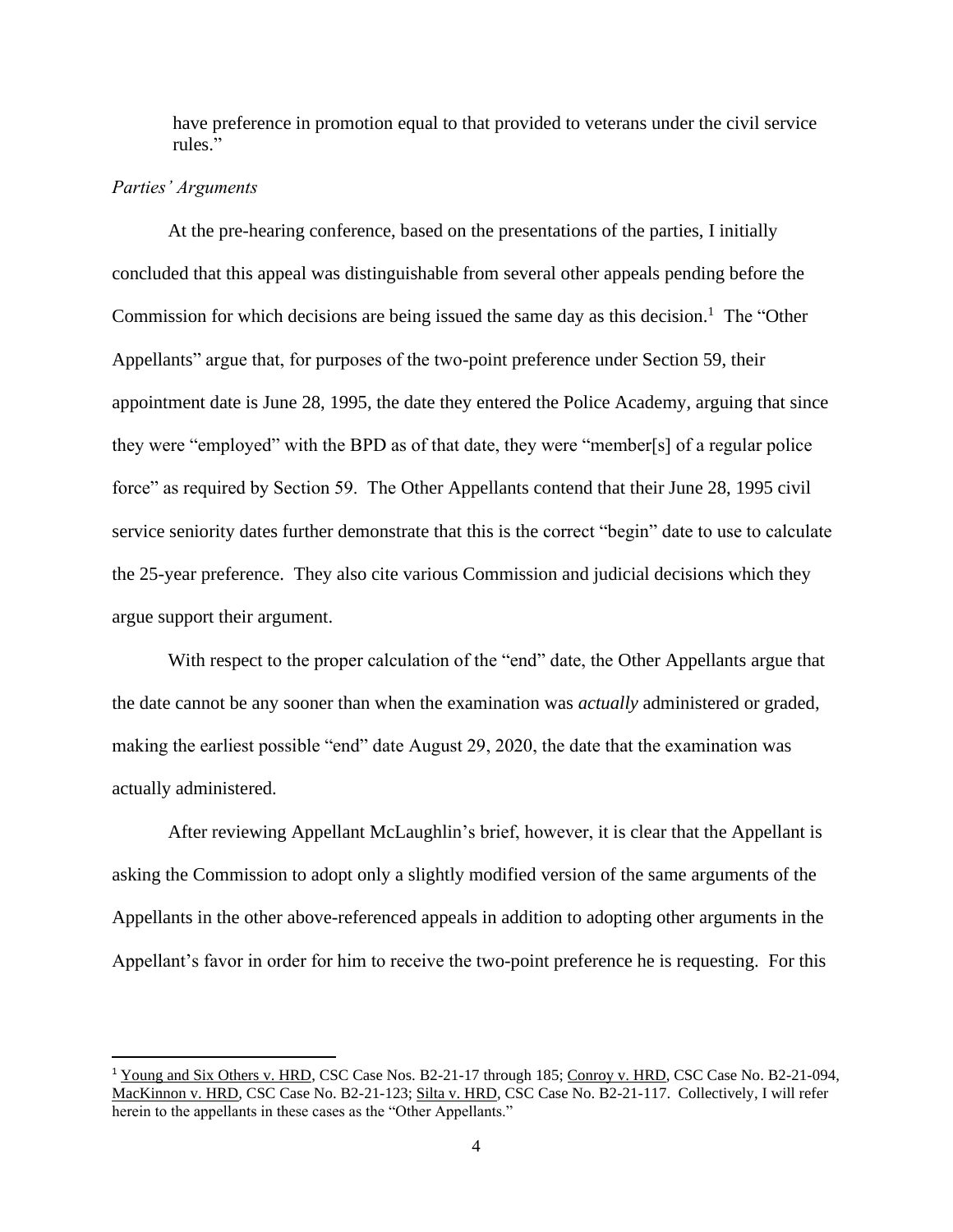reason, I review the arguments made by the Other Appellants in their cases and my conclusion regarding those arguments.

Combining both arguments, the Other Appellants argued that, based on a "begin" date of June 28, 1995 (the day they entered the Police Academy) and an "end" date of no earlier than August 29, 2020 (the date the recent promotional examination was actually administered), they have just over 25 years of service and should be granted the two-point preference.

Citing its longstanding practice in this regard, HRD argued that using the original date of the written examination to calculate the 25-year preference is neither arbitrary nor capricious. For example, HRD pointed to 2013, when, in the wake of the Boston Marathon Bombing, the 2013 police officer / trooper exam was originally scheduled for April 20, 2013, but it was postponed and ultimately administered on June 15, 2013. The original examination date of April 20, 2013 was utilized as the date for calculating employment / experience credit. Further, in 2019, the Fire Promotional Examinations scheduled for November 16 were postponed for the Worcester Fire Department, out of consideration for the line-of-duty death of a colleague. The original date of the examination, November 16, was utilized as the date for all calculations for the Worcester Fire Department, even though the examination was postponed to January 11, 2020. HRD argues that the unforeseen COVID-19 pandemic in 2020, which caused the postponement and re-scheduling of that examination, should not change eligibility requirements or cut-off dates for determining eligibility for preferences.

In regard to the appropriate calculation "start" date, HRD argues that, while they were enrolled in the Police Academy, and prior to them being sworn in as police officers, the Other Appellants were "student officers" specifically exempted from the civil service law pursuant to G.L. c. 41, § 96B. HRD cites Commission and judicial decisions which HRD argues support its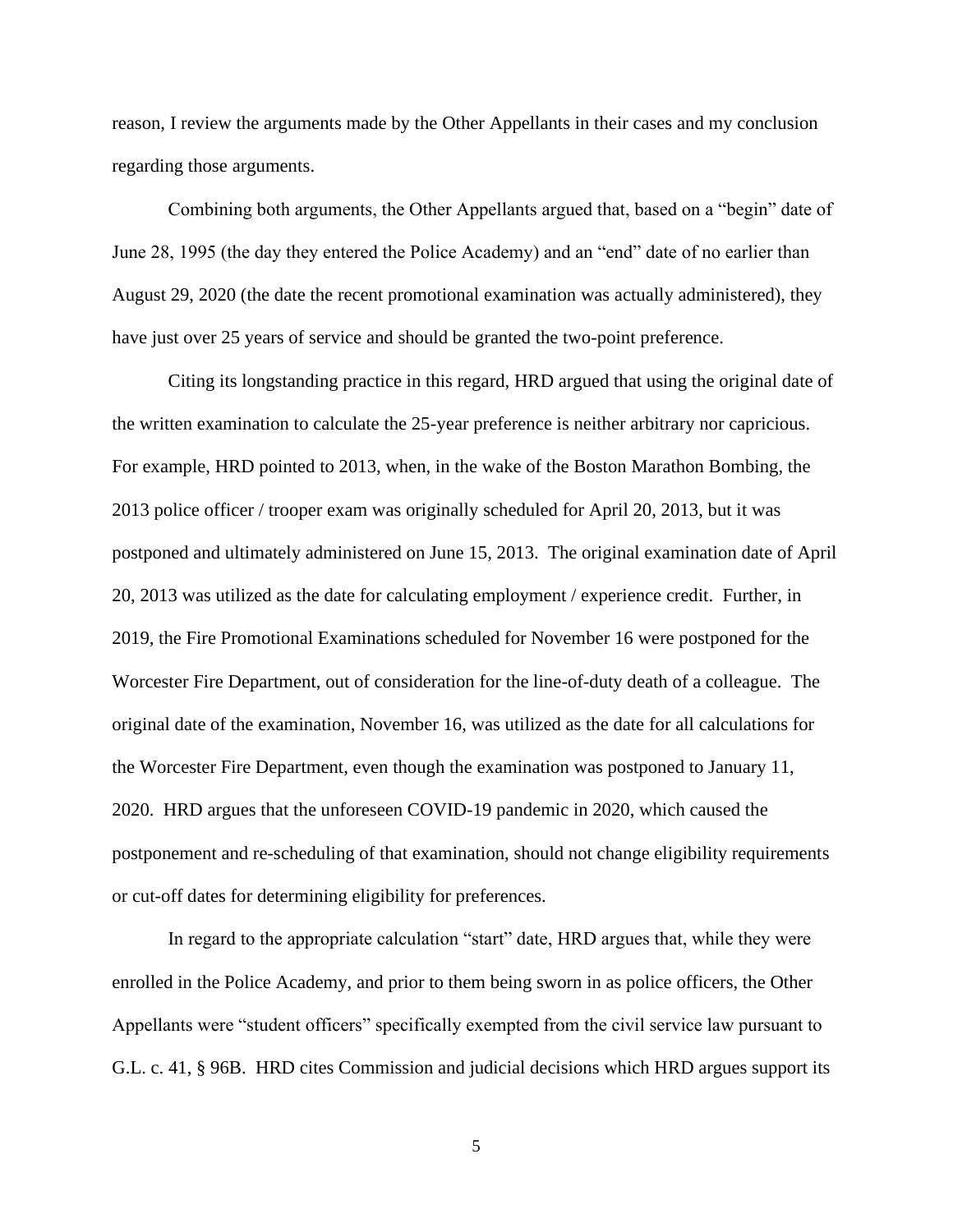position. Therefore, according to HRD, the Other Appellants' start date should not commence until they were sworn in as police officers.

*Commission's Conclusion Regarding the Appeals of the Other Appellants*

There is no dispute that, since the "civil service rules" (the PARs) provide for a two-point preference for veterans in promotional examinations, then "a *member of a regular police force or fire force who has served as such for twenty-five years* and who passes an examination for promotional appointment in such force" shall be granted two additional points above their general average test mark as part of their final promotional examination score. The questions presented here, for the purposes of when an applicant becomes eligible for these additional two points, are:

- 1) When does an applicant first become "a member of a regular police force or fire force"; and
- 2) What is the appropriate cut-off or end date for calculating the 25-year period? I address the second question first.

In short, neither the statute or the PARs provide for a specific start or end date for calculating the 25-year period in question. Thus, the first question for the Commission is whether legislative intent can nonetheless be ascertained from the words employed by the Legislature. A tribunal's "primary duty in interpreting a statute is 'to effectuate the intent of the Legislature in enacting it."" Spencer v. Civil Serv. Comm'n, 479 Mass. 210, 216 (2018), quoting Campatelli v. Chief Justice of the Trial Court, 468 Mass. 455, 464 (2014). Although the Commission is not a court, I believe we also must nonetheless endeavor to "ascertain the intent of a statute from all its parts and from the subject matter to which it relates, and must interpret the statute so as to render the legislation effective, consonant with sound reason and common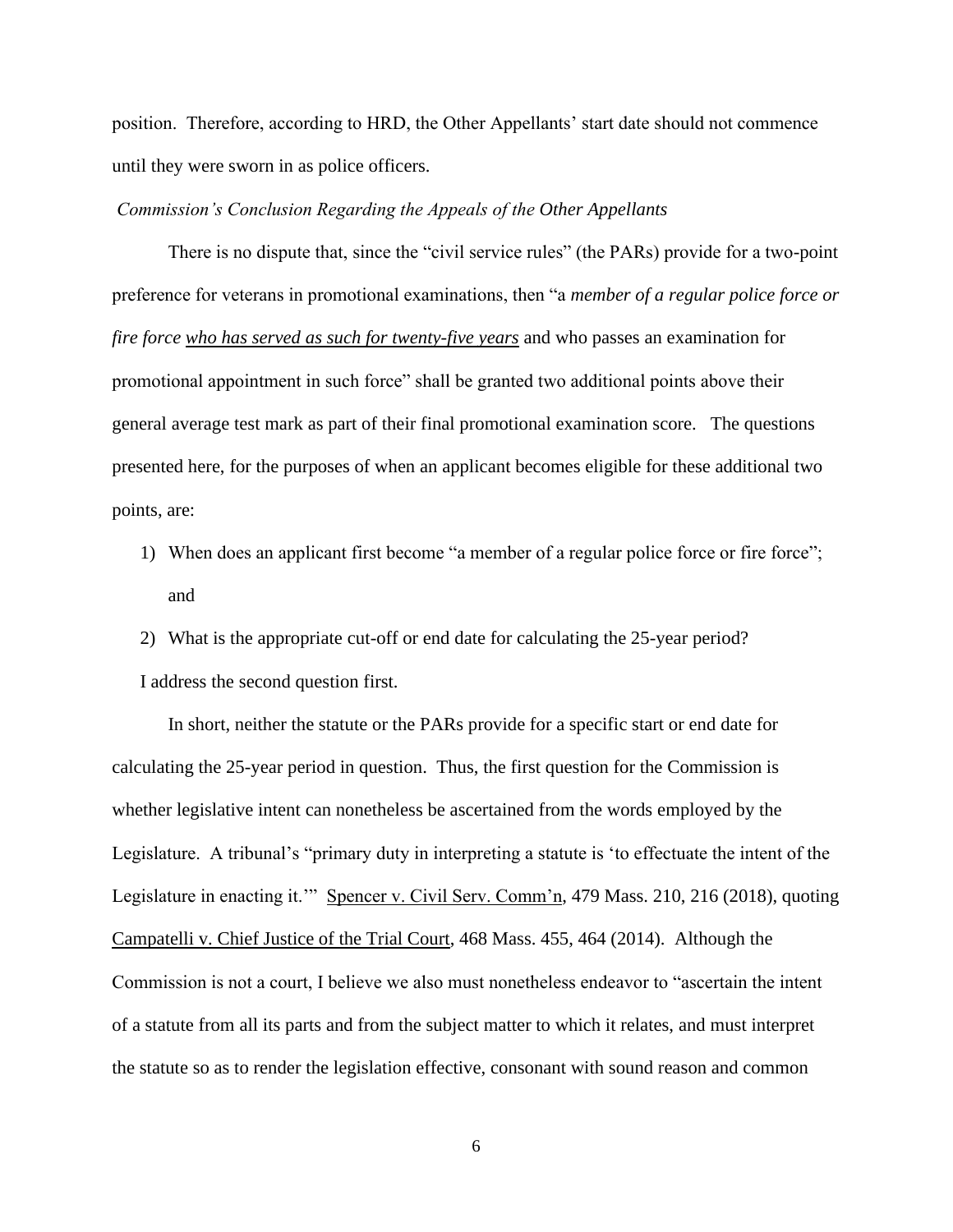sense." Harvard Crimson, Inc. v. President & Fellows of Harvard College, 445 Mass. 745, 749 (2006).

Here, the relevant statutory text, read in context, and even an extrinsic authoritative source such as the Personnel Administration Rules, still does not tell us much more than that the Legislature intended that a sworn police officer, who has served on a regular police force in that capacity for at least 25 years, should be given a competitive edge over other candidates in the promotional selection process. But when exactly such an individual is to become eligible for the bonus two points remains a mystery. In theory, the statute could support various possibilities ranging from eligibility being fixed as of the cutoff date for registering for the promotional examination up through a date when promotional decisions are being finalized. Even accounting for important administrability concerns, reasonable people could disagree as to whether the end point of the 25-year period should be fixed on one or another of various dates controlled by the Personnel Administrator (who, after all, has to ascertain the correct tenure dates of scores of promotional candidates and finalize placements on the ranked certification lists according to final examination scores). No other provision within G.L. c. 31 sheds direct light on this question.

After ascertaining that the relevant statutory language in G.L. c. 31,  $\S$  59 is "sufficiently ambiguous to support multiple, rational interpretations," as I have done here, I must now proceed to determine whether the implementing agency's interpretation may "be reconciled with the governing legislation." Goldberg v. Board of Health of Granby, 444 Mass. 627, 633 (2005). "The ultimate question is whether the policy embodied by the agency's interpretation is reasonable." Biogen IDEC MA, Inc. v. Treas. & Receiver Gen'l, 454 Mass. 174, 187 (2009), citing 1 R.J. Pierce, Jr., Administrative Law § 3.06, at  $172-173$  (4<sup>th</sup> ed. 2002). If it is, this Commission "should not supplant [HRD's] judgment." Kalu v. Bos. Ret. Bd., 90 Mass. App. Ct.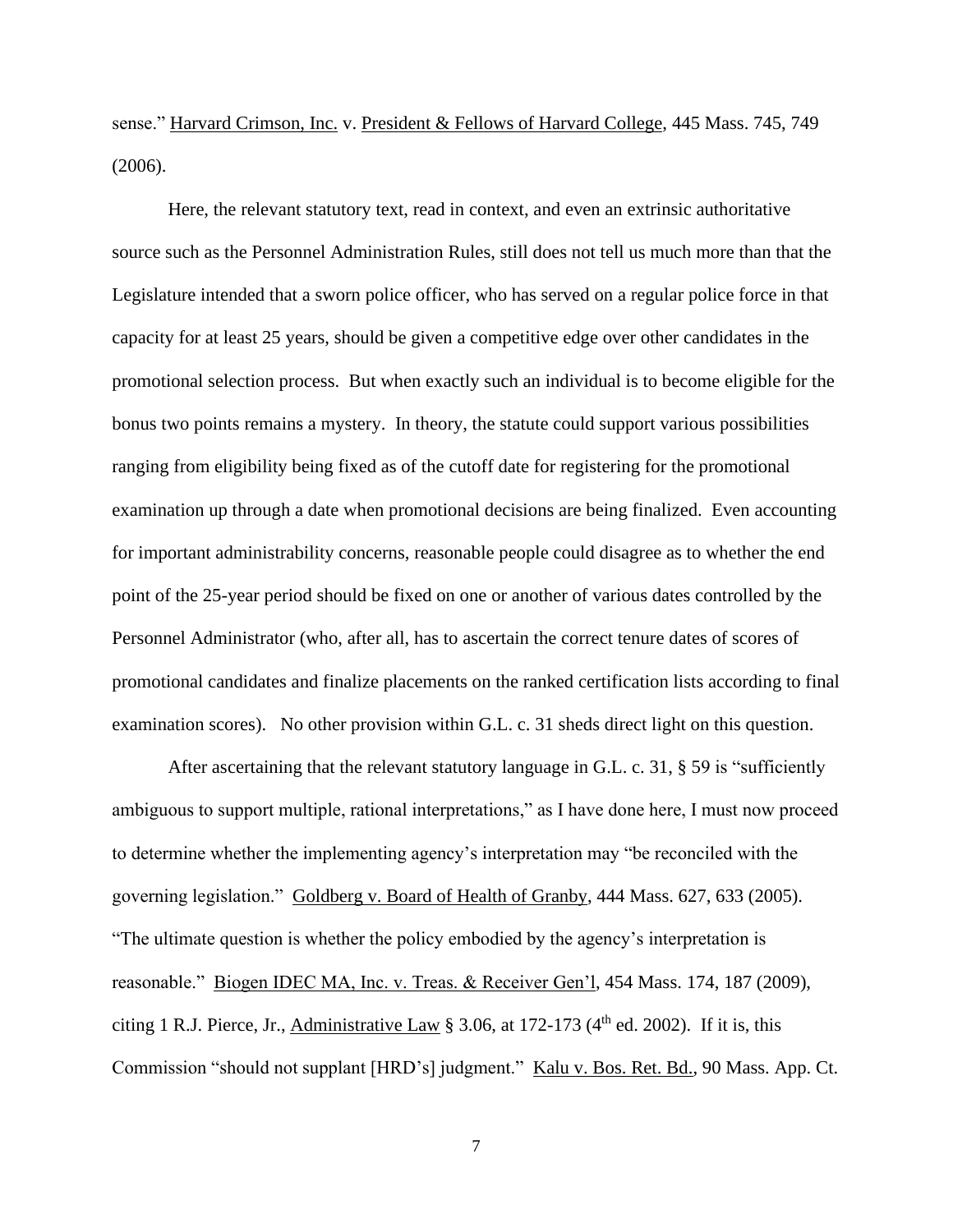501, 504-05 (2016).<sup>2</sup> See also Franklin Off. Park Realty Corp. v. Comm'r of Dep't of Env't Prot., 466 Mass. 454, 459–60 (2013) ("we will disturb an agency's interpretation of its statutory mandate only if it is "patently wrong, unreasonable, arbitrary, whimsical, or capricious." (quoting *Arthur D. Little, Inc. v. Commissioner of Health & Hosps. of Cambridge,* 395 Mass. 535, 553 (1985)).

At bottom, then, the question for the Commission is whether HRD's calculation method is arbitrary or capricious. As referenced above, for the end date, HRD relies on the original date of the promotional examination, even when the examination date is postponed, as it was here due to COVID-19. Setting aside, for the moment, the issue of an examination date being postponed, there is nothing arbitrary or capricious about HRD's decision to use the "date of examination" as an end date. That date is consistent, predictable and, importantly, is known to promotional exam applicants prior to taking the promotional examination. If, for example, HRD were to use the date when the applicant "passes the examination", applicants would not know beforehand if they qualified for the two-point preference and the date would be highly susceptible to administrative challenges related to when the scores are calculated (by a private vendor in many instances) and released (by HRD or a delegated authority). See Clarke v. Human Resources Division and Boston Police Department, 29 MCSR 1 (2016) citing DeFrancesco v. Human Resources Division, 21 MCSR 662 (2008); and Clark v. Department of Employment & Training, 7 MCSR 261 (1994).

Using the "date of examination" also appears to be consistent with other sections of the civil service law. For example, for determining the residency preference, Section 58 of Chapter

<sup>&</sup>lt;sup>2</sup> Particularly in cases involving "interpretation of a complex statutory and regulatory framework," courts "give substantial deference to a reasonable interpretation of a statute by the administrative agency charged with its administration enforcement." Dorrian v. LVNV Funding, LLC, 479 Mass. 265, 271, 273-74 (2018).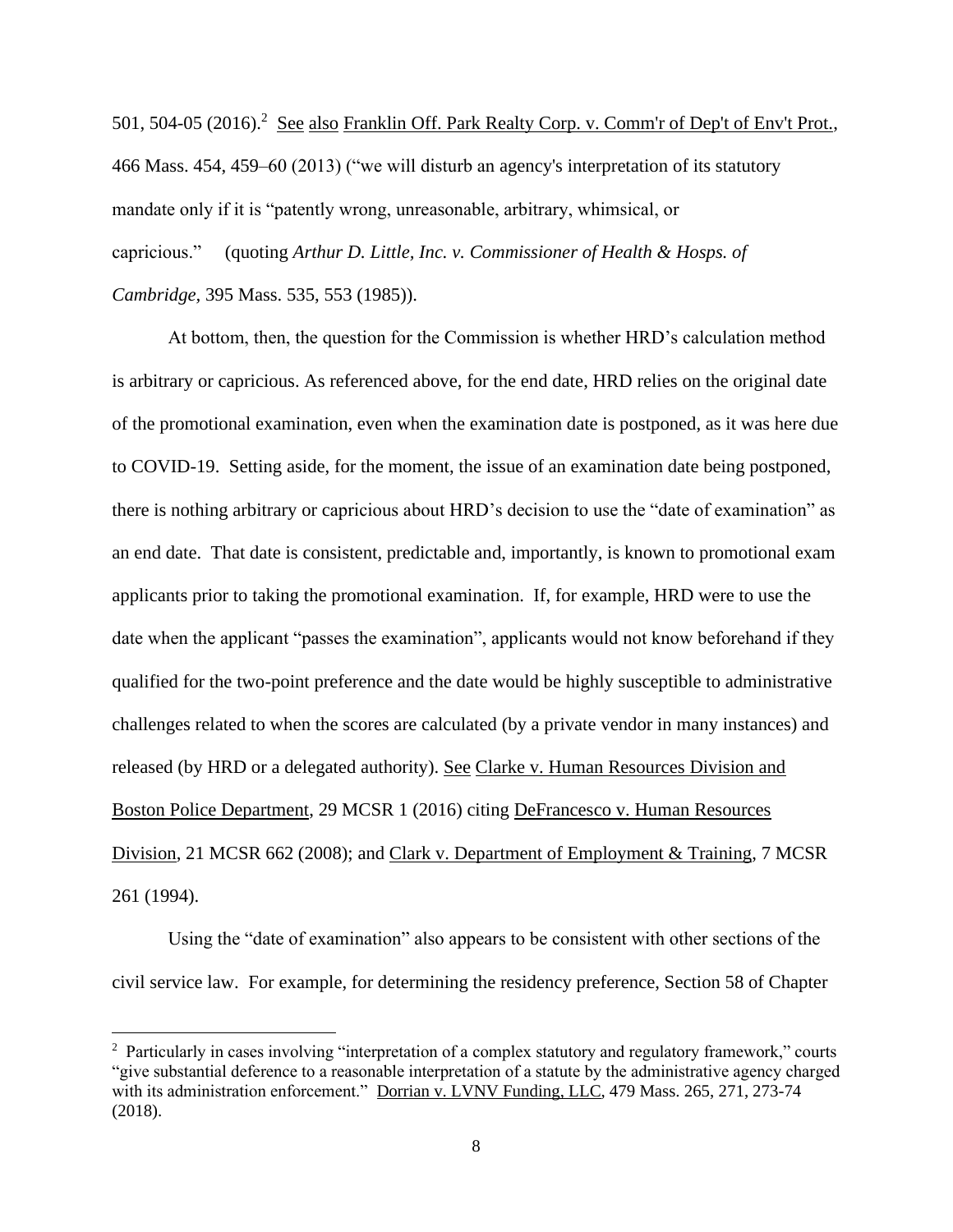31 provides a preference if the applicant " … has resided in a city or town for one year immediately prior to the date of examination for original appointment to the police force or fire force of said city or town …". (emphasis added) Similarly, Section 58A of Chapter 31 uses the "date of the entrance examination" to calculate whether the applicant has exceeded the maximum age requirement for those cities and towns that have adopted that section.

That brings us to the issue of whether it is arbitrary or capricious to use the original examination date for the end date calculation when the examination is postponed. Importantly, the promotional examination here was not canceled, but, rather, postponed due to unforeseen circumstances. Further, although additional applicants were allowed to participate, any eligibility requirements to take the examination remained tied to the original examination date. Using a new "examination date" when an examination is postponed could have global adverse consequences. For example, in the case of the Boston Marathon Bombing, if HRD had relied on the later postponement date, instead of the original date of the examination, certain applicants who were eligible to sit for the examination would have then been deemed ineligible based on the maximum age restriction in Section 58A in which HRD considers "date of examination" to be the original, earlier date on which the examination was first scheduled to be held.

In Young et al., the Appellants argued, in part, that if you look to the plain language of the statute, HRD should calculate the end date as of the date that the applicant "passes [the] examination". I don't believe the Legislature ever intended for those words to be used as part of calculating an end date for measuring the 25-year period. Rather, that language was simply meant to clarify that applicants who do not receive a passing score—without the two-point preference—cannot then obtain a passing grade through the two-point preference. Put another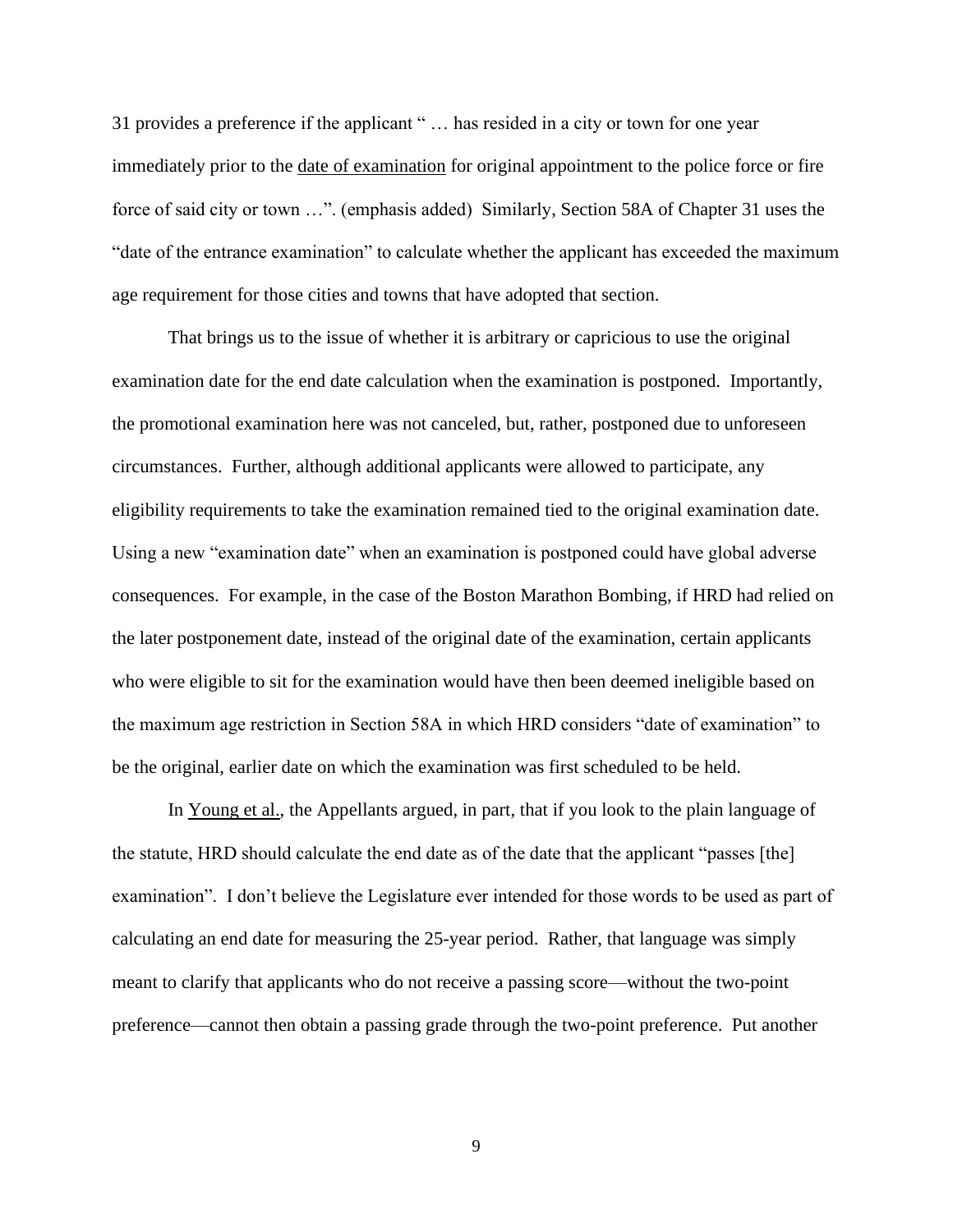way, if the passing score of a promotional examination is 70, an applicant who receives a failing score of 69 cannot be awarded the two additional points to obtain a passing score of 71.

Given the broad discretion that HRD has in administering the civil service law, and because the end date used here is rational, consistently applied and promotes predictability, as opposed to being arbitrary or capricious, there is no justification for the Commission to intervene and overturn how HRD has applied the civil service law and rules as they relate to the end date calculation. I have also reviewed all of the prior judicial and Commission decisions cited by the parties and I find nothing in those decisions that is inconsistent with this conclusion.

As referenced above, in order for the Other Appellants to prevail, they would need to show that HRD erred in regard to the proper start date *and* end date. Since I have concluded that HRD did not err regarding the proper end date, I need not conduct the same analysis regarding the proper start date. However, even if HRD's determination that the original exam date had to be used as the *end*-point of any 25-year look-back calculation were not worthy of substantial deference (but rather the actual exam date of 8/29/21 should serve as the cutoff date instead), the Other Appellants would still face a major obstacle in proving entitlement to the 25-year longevity bonus under the implied teaching of the Appeals Court in Ralph v. Civ. Serv. Comm'n & another, 100 Mass.App.Ct. 199 (2021) as it relates to an appropriate *start* date (concluding that the phrase "member of a regular police force" refers to the person's status as a regular police officer, rather than, for example, a reserve, intermittent, or call officer.) Here, it is undisputed that the Other Appellants were not sworn in to serve as regular police officers until, at the earliest, October 19, 1995. Until that time, the Other Appellants served as *student* police officers, a position in which the incumbent is not permitted to perform all of the duties of a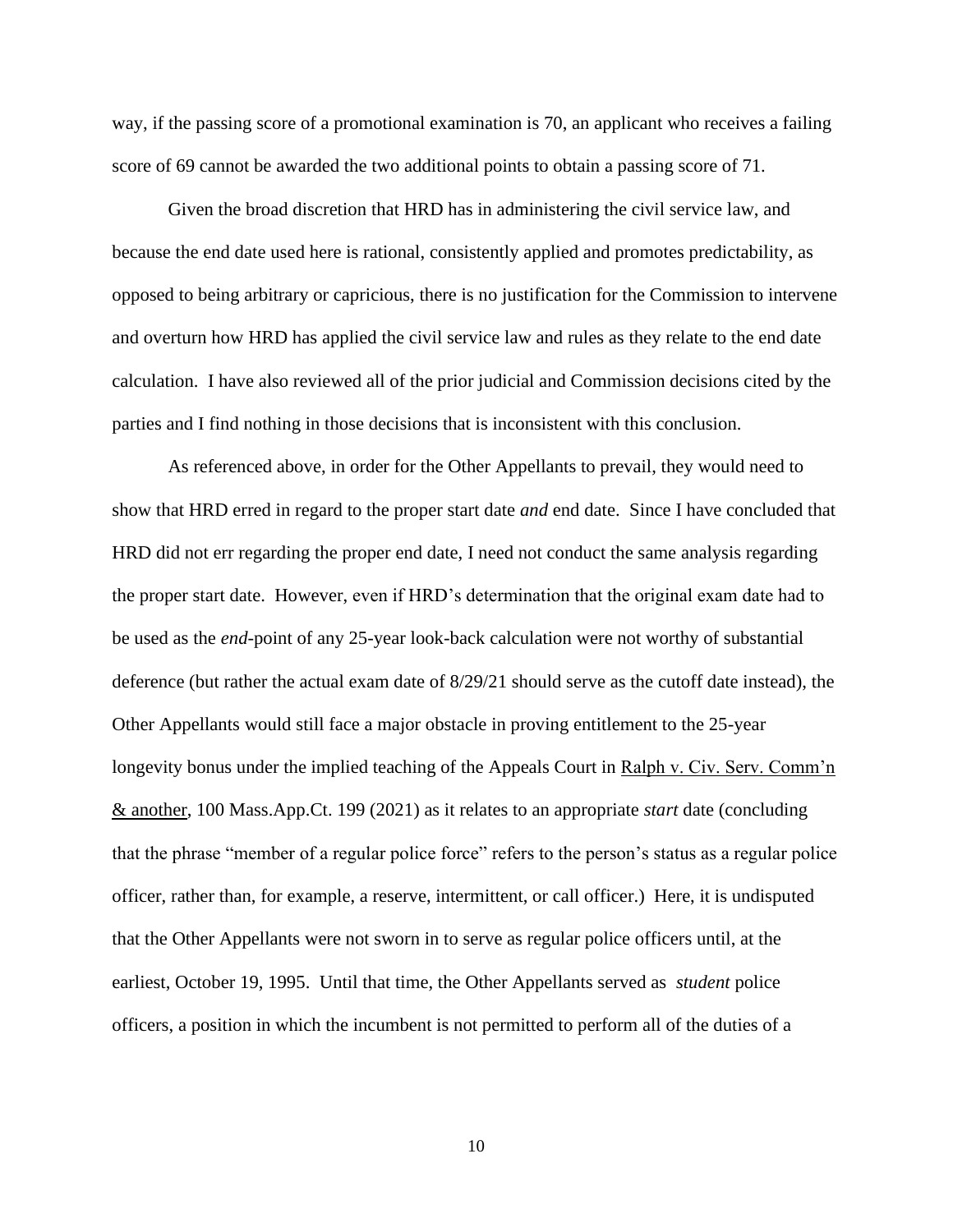regular police officer and is specifically exempt from the civil service law.<sup>3</sup> Thus, they were not "member[s] of a regular police force" until, at the earliest, October 19, 1995, making them ineligible for the 25-year preference based on that start date alone.

### *Appellant McLaughlin's Argument*

While the Other Appellants argued that the "end date" for calculating the 25 years of service should be the date that the examination was actually held, or the later date when the examination was scored, Appellant McLaughlin takes that a step further in his brief, arguing that the end date should be an even later date – when HRD established the eligible list for Boston Police Sergeant: September 15, 2021. That end date would be necessary for Appellant McLaughlin to receive the two-point preference because he did not start the Police Academy until approximately one year after the Other Appellants. For the same reasons stated in the appeals involving the Other Appellants, HRD's decision to use the (initial) examination date as the cut-off for the end date is consistent with the civil service law and rules and is not arbitrary or capricious. Nothing in Appellant McLaughlin's brief leads to a different conclusion.

Appellant McLaughlin also makes the novel argument that, since the BPD has a history of extending eligible lists, as opposed to conducting examinations every two or three years, he is an aggrieved person because, if the BPD seeks to extend this eligible list, he may not participate in the next examination cycle prior to his retirement and, thus, he may never be awarded the twopoint preference. First, since this argument is based on *speculation* regarding whether the current eligible list will be extended sometime in the future, the Appellant cannot establish that he has been *harmed* by an action or inaction of HRD or the BPD. Second, the Appellant's

<sup>&</sup>lt;sup>3</sup> It does appear, however, that, until recently, HRD instructions to Appointing Authorities on the Employment Verification Form have been ambiguous regarding the proper date to record for this purpose. Recently clarified instructions should be reinforced to appointing authorities on a going-forward basis to ensure statewide consistency in the awarding of this two-point preference.